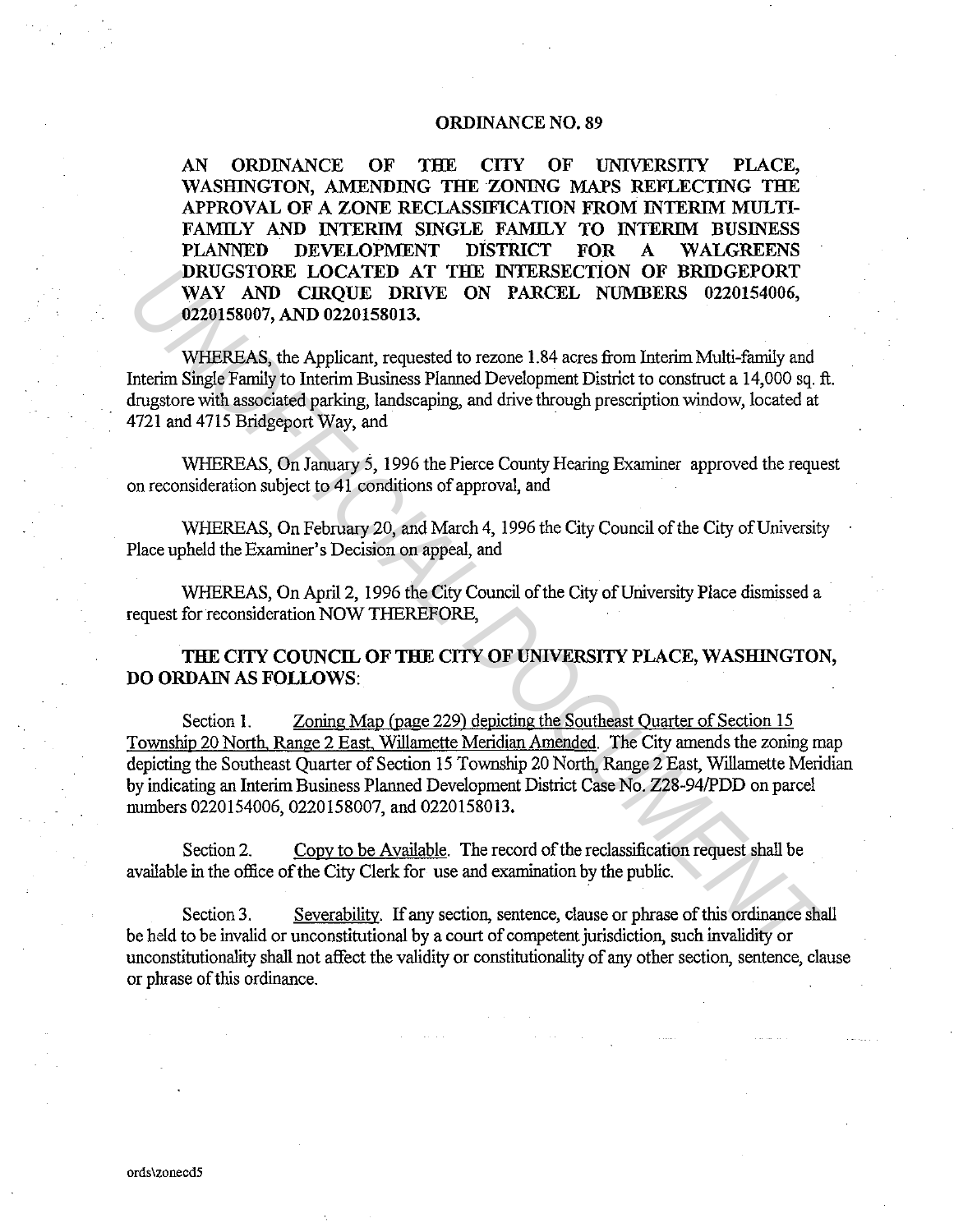Section 4. Effective Date. This ordinance shall take effect five days after publication.

PASSED BY THE CITY COUNCIL ON MAY 6, 1996.

ATTEST:

Susan Matthew, City Clerk

ATTEST!<br>
ATTEST!<br>
<u>ATTEST!</u><br>
SUSAN MATHEW, City Clark<br>
APTROVED AS TO FORM:<br>
APTROVED AS TO FORM:<br>
APTROVED AS TO FORM:<br>
Date of Publisitor, City Attorney<br>
Date of Publisitor, City Attorney<br>
The Date: 5-13-96<br>
Altertive Da

Date of Publication: 5-8-96<br>Effective Date: 5-13-96 Effective Date: